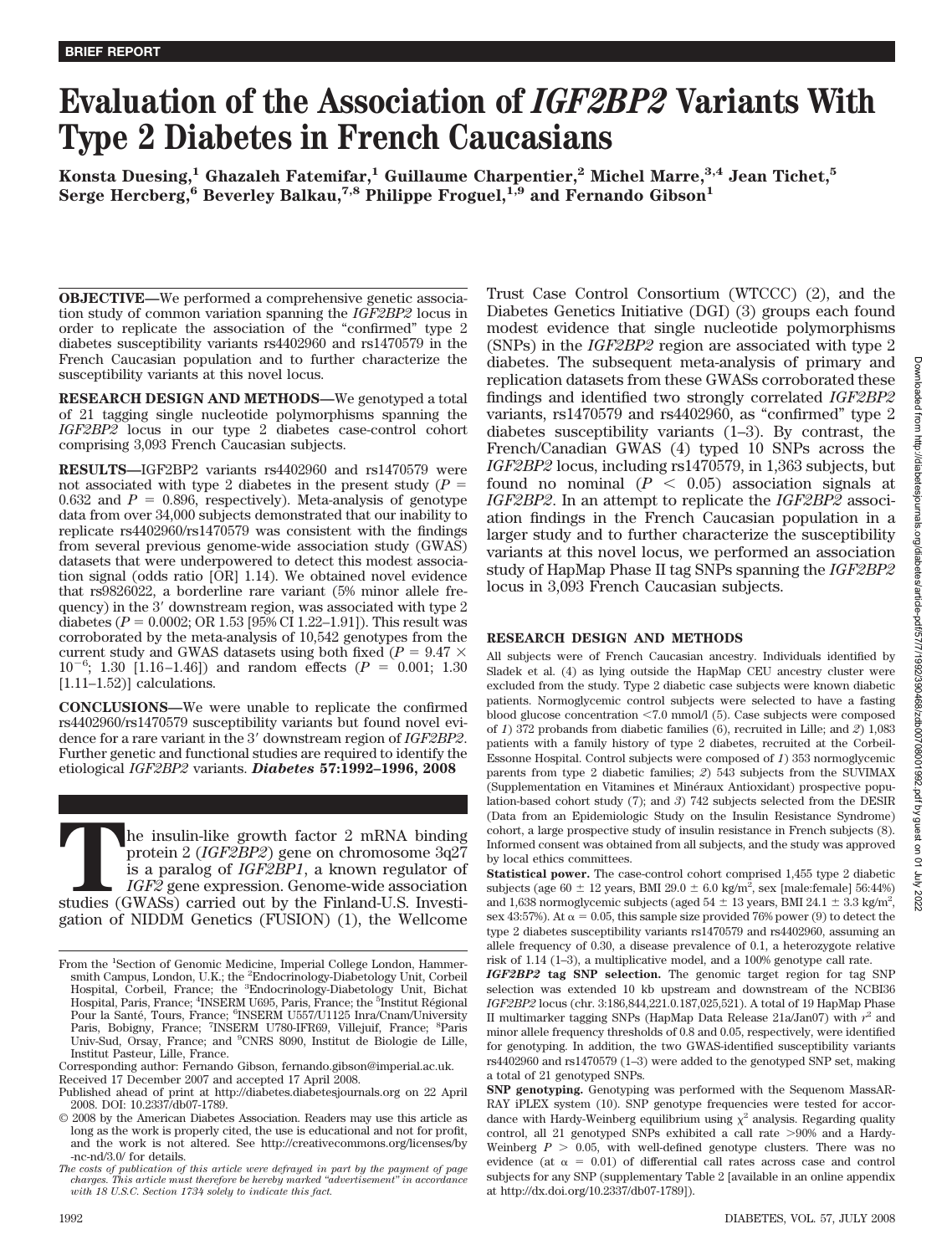

**Statistical analyses.** To test for association of *IGF2BP2* SNPs with type 2 diabetes,  $\chi^2$  analysis of allele and genotype counts was performed. Pairwise SNP linkage disequilibrium (LD) values were calculated from the genotype data of the control cohort with Haploview (11). Quantitative metabolic phenotypes, BMI, waist-to-hip ratio, fasting serum levels of triacylglycerol, total and HDL cholesterol, glucose, insulin, apolipoprotein A-I (ApoA1), and apolipoprotein B (ApoB), measured in 1,539 normoglycemic subjects from the control cohort, were log transformed and adjusted for age, sex, and BMI, as appropriate. SNPs were tested for association with adjusted quantitative traits using SPSS 14.0 with the ANOVA test under a codominant model. Quantitative trait association *P* values are presented uncorrected for multiple testing. Combined analysis of association datasets was carried out with the Mantel-Haenszel (fixed effects) meta-analysis method. Interstudy heterogeneity was assessed with Cochran's  $Q$  statistic and the  $I^2$  metric (12,13). All calculations were performed using R (version 2.5.1) statistical software and the Meta (version 0.8–2) package (14). Association analysis of SNPs captured by multimarker tags was carried out with the PLINK software package (15). Haplotype association was performed with the WHAP (version 2.09) software package (16).

#### DIABETES, VOL. 57, JULY 2008 1993

**LD structure**

D structure

# **RESULTS AND DISCUSSION**

A total of 21 HapMap Phase II multimarker tag SNPs ( $r^2 \ge$ 0.8; minor allele frequency  $\geq 0.05$ ) spanning the *IGF2BP2* locus, including the susceptibility variants rs4402960 and rs1470579, were tested for association with type 2 diabetes in 3,093 French subjects. The allele and genotype counts for all SNPs are presented in online supplementary Tables 1 and 2, respectively. Figure 1 shows that SNPs rs4402960 and rs1470579 exhibited very strong LD  $(r^2 = 0.95)$  in agreement with the GWAS  $(1-3)$  and HapMap data  $(17)$ . However, the allele frequencies of SNPs rs4402960 and rs1470579 were not significantly different in the case and control groups (rs4402960,  $P = 0.632$ ; rs1470579,  $P =$ 0.896), indicating that these variants were not associated with type 2 diabetes in the present study (Table 1). None of the three SNPs captured by multimarker tags

**FIG. 1. Pattern of linkage disequilibrium between** *IGF2BP2* **SNPs. Plot of pairwise SNP** *r***<sup>2</sup> values calculated from control genotype data. The plot was drawn to scale using LocusView (T. Petryshen, A. Kirby, M. Ainscow, unpublished software).**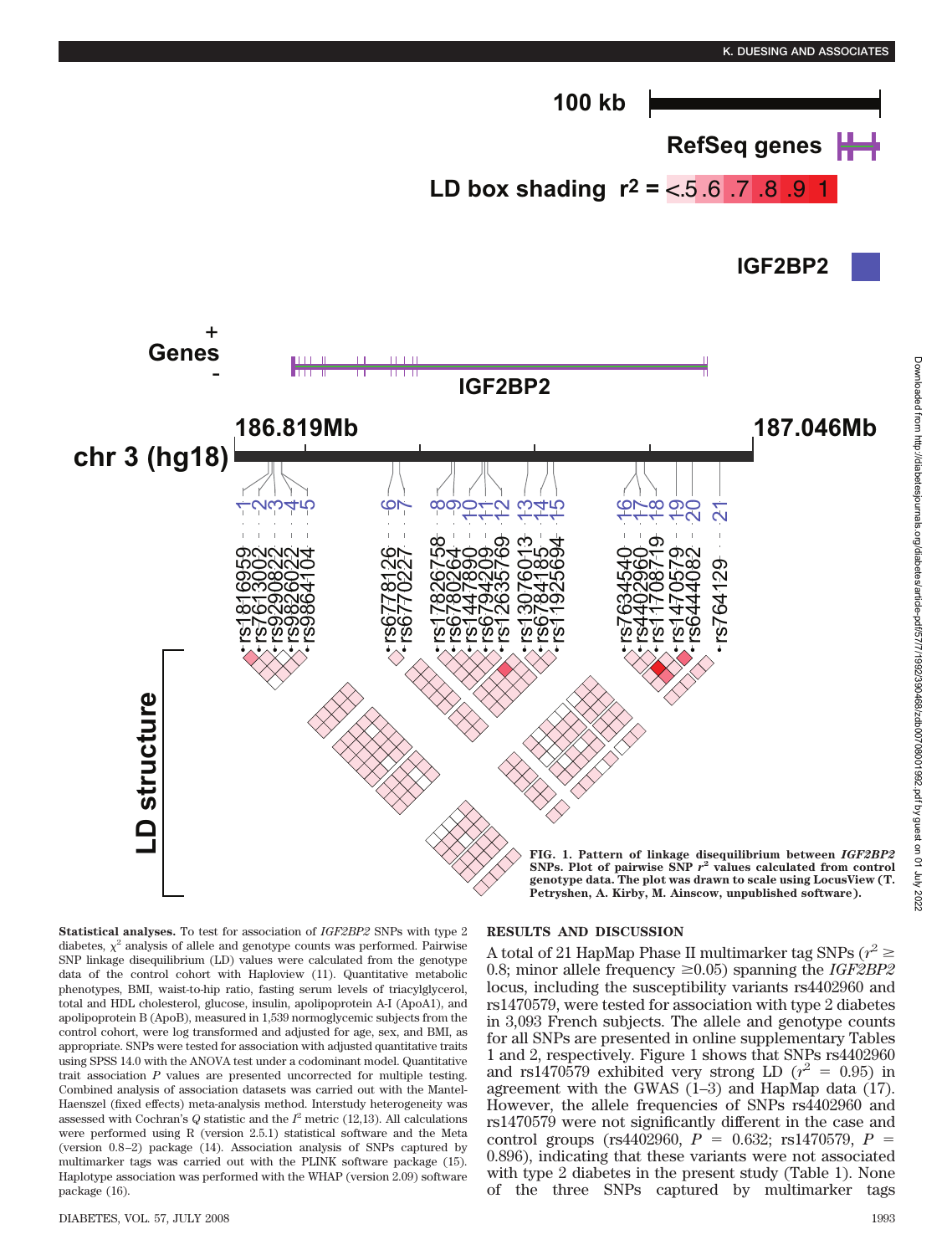#### TABLE 1

Association of *IGF2BP2* SNPs with type 2 diabetes: confirmed susceptibility SNPs rs4402960 and rs1470579 and SNPs showing nominal association  $(P < 0.05)$  in French Caucasians

|            |                              |                 |               |                                            | Allele count                                |                  |                     |
|------------|------------------------------|-----------------|---------------|--------------------------------------------|---------------------------------------------|------------------|---------------------|
| <b>SNP</b> | Chr. Position<br>(bp) NCBI36 | Gene<br>region* | Allele        | Type 2<br>diabetic case<br>subjects $(\%)$ | Normoglycemic<br>control<br>subjects $(\%)$ | $\boldsymbol{P}$ | OR (95% CI)         |
| rs9826022  | 186,839,954                  | 3' downstream   | Α             | 2,532(93.0)                                | 2,949(95.3)                                 | 0.0002           | $1.53(1.22 - 1.91)$ |
|            |                              | $(+4267 b p)$   | G             | 190(7.0)                                   | 145(4.7)                                    |                  |                     |
| rs9864104  | 186,840,225                  | 3' downstream   | $\mathcal{C}$ | 2,260(81.7)                                | 2,628(84.2)                                 | 0.012            | $1.19(1.04-1.37)$   |
|            |                              | $(+3996 b)$     | Т             | 506(18.3)                                  | 494(15.8)                                   |                  |                     |
| rs4402960  | 186,994,381                  | Intron 6        | G             | 1,786(67.5)                                | 2,111(68.1)                                 | 0.632            | $1.03(0.92 - 1.15)$ |
|            |                              |                 | T             | 858 (32.5)                                 | 987 (31.9)                                  |                  |                     |
| rs1470579  | 187,011,773                  | Intron 5        | Α             | 1,753(67.3)                                | 2,120(67.4)                                 | 0.896            | $1.01(0.90-1.13)$   |
|            |                              |                 | C             | 853 (32.7)                                 | 1,024(32.6)                                 |                  |                     |

Data are *n* (%) unless otherwise indicated. \*Relative to the NCBI36 coordinates of the *IGF2BP2* genomic locus (chr. 3:186,844,221.0.187,025,521).  $\chi^2 P$  values are shown.

 $(rs4575929, P = 0.159; rs4686692, P = 0.566; and$ rs16860216,  $P = 0.972$ ; were associated with type 2 diabetes (online supplementary Table 3).

Our inability to replicate the confirmed rs4402960/ rs1470579 association result can be attributed to a lack of power to detect this modest signal. An examination of the published association evidence for these variants (Fig. 2*A* and *B* and online supplementary Tables 4 and 5) illustrates this point and demonstrates that our results are not inconsistent with those of previous studies. Of the nine published rs4402960 datasets, the three statistically wellpowered studies (those with  $\geq 90\%$  power) all obtained an association for this variant, while the six underpowered studies showed either no association or a weak association with type 2 diabetes. Overall, the combined data shows a 3% difference in allele frequency between the case and control groups in over 34,000 subjects, which equates to very strong evidence of association ( $P = 1.9 \times 10^{-14}$ ; OR 1.13 [95% CI 1.10–1.17]). Similarly for the rs1470579 variant, the underpowered datasets were either nonsignificant or weakly associated with type 2 diabetes. The combined data shows a 2% allele frequency difference in over 22,000 case-control subjects and a clearly significant association with type 2 diabetes ( $P = 2.6 \times 10^{-9}$ ; 1.13 [1.09–1.18]). All of this serves as a reminder that the meta-analysis of individually underpowered studies has an invaluable role to play in the identification and confirmation of susceptibility variants of small effect.

The between-study heterogeneity metric  $I^2$  (12,13) was calculated for these two variants (Fig. 2*D*). Heterogeneity was moderate for rs4402960 ( $I^2 = 21\%$ ) in agreement with a recent study (18). For rs1470579, the meta-analyzed signal is clearly driven by the DGI Replication set "S" result ( $P = 3.73 \times 10^{-8}$ ). In accordance with this standout result and the smaller number of studies available for this SNP, heterogeneity was higher  $(I^2 = 58\%)$ ; the random effects OR gave a mere  $P = 0.001$  compared with the Mantel-Haenszel  $P = 2.56 \times 10^{-9}$ ; and Cochran's Q statistic was also statistically significant ( $P = 0.037$ ).

We obtained novel evidence that rs9826022 in the 3' downstream region ( $P = 0.0002$ ; OR 1.53 [95% CI 1.22– 1.91]) was associated with type 2 diabetes (Table 1). This result survived Bonferroni correction for the number of SNPs tested (adjusted  $P = 0.003$ ), and we sought confirmation in the publicly available GWAS data. The WTCCC (http://www.wtccc.org.uk/) and DGI (http://www.broad .mit.edu/diabetes/) GWAS did not directly type the

rs9826022 variant but instead typed rs9878208, an rs9826022 proxy (HapMap  $r^2 = 1$ ). Meta-analysis of this data (Fig. 2*C* and online supplementary Table 6) provided support for the association, although the random effects evidence  $(P = 0.001)$  was weaker than that produced by the Mantel-Haenszel analysis  $(P = 9.47 \times 10^{-6})$ . The heterogeneity between these three studies was moderate  $(I^2 = 44\%)$ . The disparity between the fixed and random effects may indicate that rs9826022 is not the "causative" variant but merely in partial LD with the true susceptibility variant; or it may simply reflect the "winner's curse" result of the present study and the inherently larger variance of the genetic effect of rare variants in moderately sized studies. The rs9826022 result will clearly require confirmation in further large, independent studies before a definitive assessment of the contribution of this rare variant to type 2 diabetes susceptibility can be made.

The only other nominal association signal, rs9864104  $(P = 0.012$ ; OR 1.19 [95% CI 1.04–1.37]), was modest and disappeared upon multiple test correction. Since rs9826022 and rs9864104 were in low-moderate LD  $(r^2 =$ 0.26), we carried out haplotype analysis of these variants. Two SNP haplotypes containing the rare allele of rs9826022 showed a virtually identical frequency and *P* value as the single-point rs9864104 analysis (online supplementary Table 7), indicating that the haplotype analysis did not add anything to the single-point analysis and that the weak rs9864104 signal was caused by this variant being in partial LD with rs9826022. There were no significant differences in SNP allele frequencies between men and women, and no association with type 2 diabetes was uncovered by stratifying for sex (data not shown).

SNPs rs4402960, rs1470579, rs9826022, and rs9864104 were also tested for association with a number of metabolic quantitative phenotypes (online supplementary Table 8). SNPs rs4402960 and rs1470579 presented weak associations with ApoA1 ( $P = 0.019$  and 0.028, respectively). SNP rs9864104 was associated with ApoA1 ( $P =$ 0.008) and ApoB levels  $(P = 0.002)$ , although there was no linear trend between the three genotype groups. The association of *IGF2BP2* variation with apolipoprotein levels may be consistent with the role of the insulin-like growth factor system in regulating lipid metabolism. However, in the absence of replication, we emphasize that these quantitative trait associations are of nominal significance and require confirmation in further large studies.

In conclusion, we have carried out a comprehensive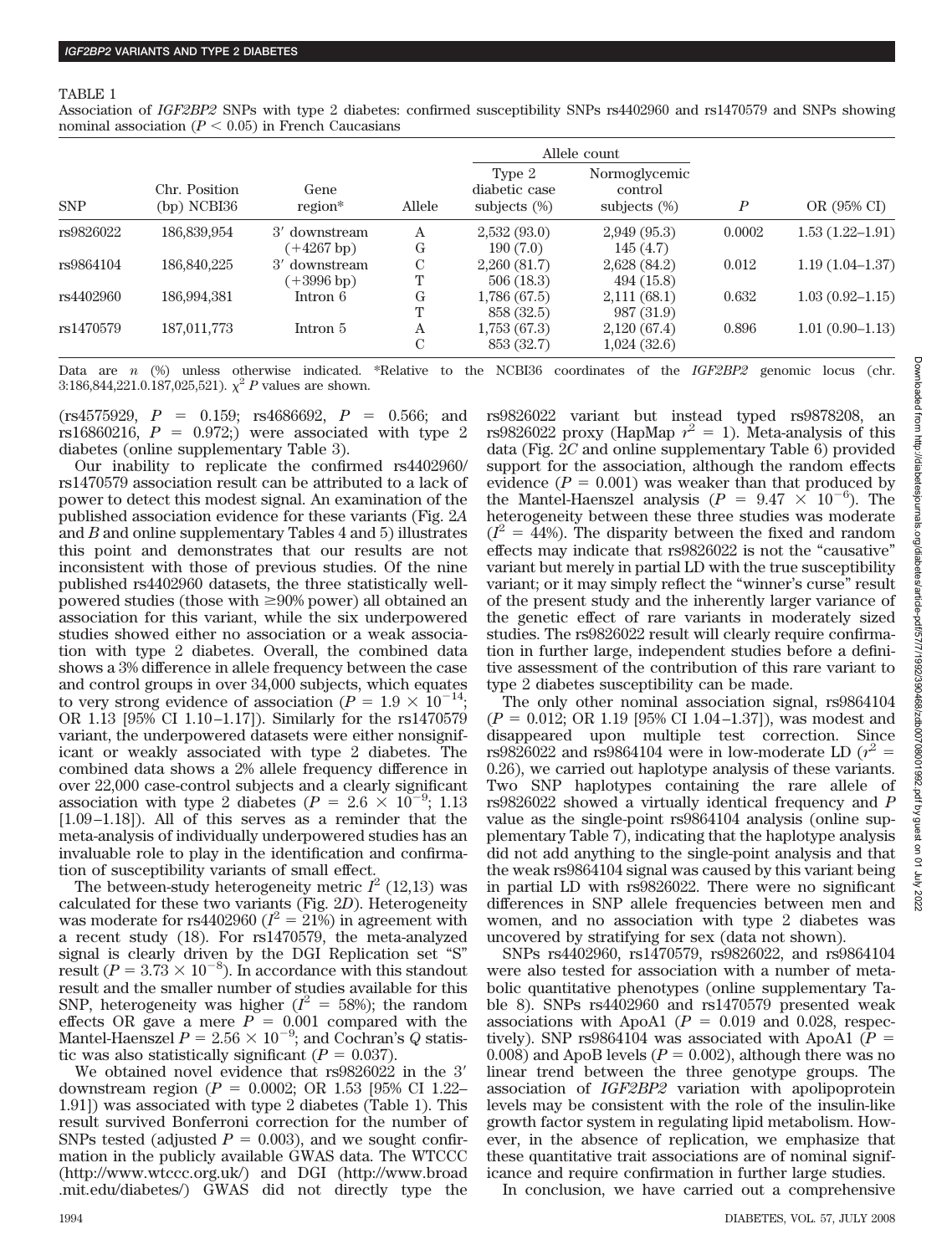









association study of common variation spanning the *IGF2BP2* locus and type 2 diabetes in French Caucasians. We were unable to replicate the confirmed susceptibility variants rs4402960 and rs1470579 but found novel evidence for a rare variant in the 3' downstream region of *IGF2BP2*. Further genetic and functional studies are required to identify the etiological variants at the *IGF2BP2* locus and to determine the cellular and physiological mechanisms by which they act to modulate type 2 diabetes susceptibility.

# **ACKNOWLEDGMENTS**

This work was supported by a Wellcome grant to F.G. (WT081510MA).



D

| <b>SNP</b> | $Q$ [df] $(P)$                           | $I^2$ (95% CI) |
|------------|------------------------------------------|----------------|
|            | rs4402960 11.37 [9] (0.252) 21% (0-61%)  |                |
|            | rs147579   11.82 [5] (0.037) 58% (0-83%) |                |
|            | rs9826022 3.57 [2] (0.168) 44% (0-83%)   |                |

**FIG. 2. Meta-analysis of the association of** *IGF2BP2* **SNPs with type 2 diabetes. For each study, the point estimate of the OR with 95% CI is shown. In addition, the summary fixed and random effects are shown for rs4402960 (***A***), rs1470579 (***B***), and rs9826022 (***C***).** *D***: Cochran's** *Q* **and** *I***<sup>2</sup> (12,13) statistics for these three variants.**

We thank the anonymous referees and editorial staff for critically appraising and improving draft versions of the manuscript.

### **REFERENCES**

- 1. Scott LJ, Mohlke KL, Bonnycastle LL, Willer CJ, Li Y, Duren WL, Erdos MR, Stringham HM, Chines PS, Jackson AU, Prokunina-Olsson L, Ding CJ, Swift AJ, Narisu N, Hu T, Pruim R, Xiao R, Li XY, Conneely KN, Riebow NL, Sprau AG, Tong M, White PP, Hetrick KN, Barnhart MW, Bark CW, Goldstein JL, Watkins L, Xiang F, Saramies J, Buchanan TA, Watanabe RM, Valle TT, Kinnunen L, Abecasis GR, Pugh EW, Doheny KF, Bergman RN, Tuomilehto J, Collins FS, Boehnke M: A genome-wide association study of type 2 diabetes in Finns detects multiple susceptibility variants. *Science* 316:1341–1345, 2007
- 2. Zeggini E, Weedon MN, Lindgren CM, Frayling TM, Elliott KS, Lango H, Timpson NJ, Perry JR, Rayner NW, Freathy RM, Barrett JC, Shields B,